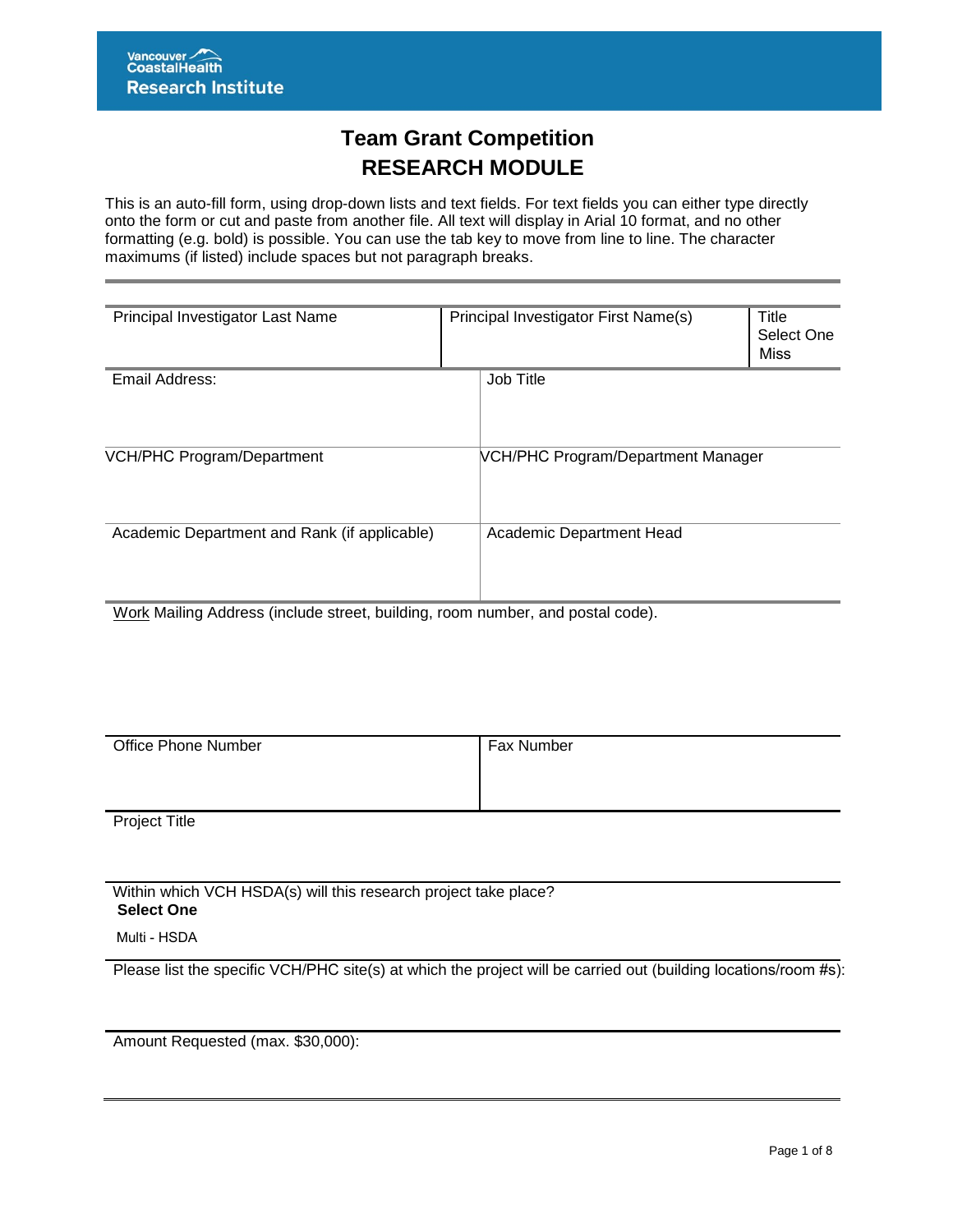| Co-Principal Investigator Last Name | Co-Principal Investigator First Name(s) | Title<br>Select One<br><b>Miss</b> |
|-------------------------------------|-----------------------------------------|------------------------------------|
| <b>Email Address</b>                | Job Title                               |                                    |
| Organization                        | Department                              |                                    |
| Academic Appointment                | Academic Department Head                |                                    |

Work Mailing Address (include street, building, room number, and postal code).

| <b>Office Phone Number</b> | <b>Fax Number</b> |
|----------------------------|-------------------|
|                            |                   |
|                            |                   |

| Organization and<br>Program/Department | Position/Title |
|----------------------------------------|----------------|
|                                        |                |
|                                        |                |
|                                        |                |
|                                        |                |
|                                        |                |
|                                        |                |
|                                        |                |
|                                        |                |
|                                        |                |
|                                        |                |
|                                        |                |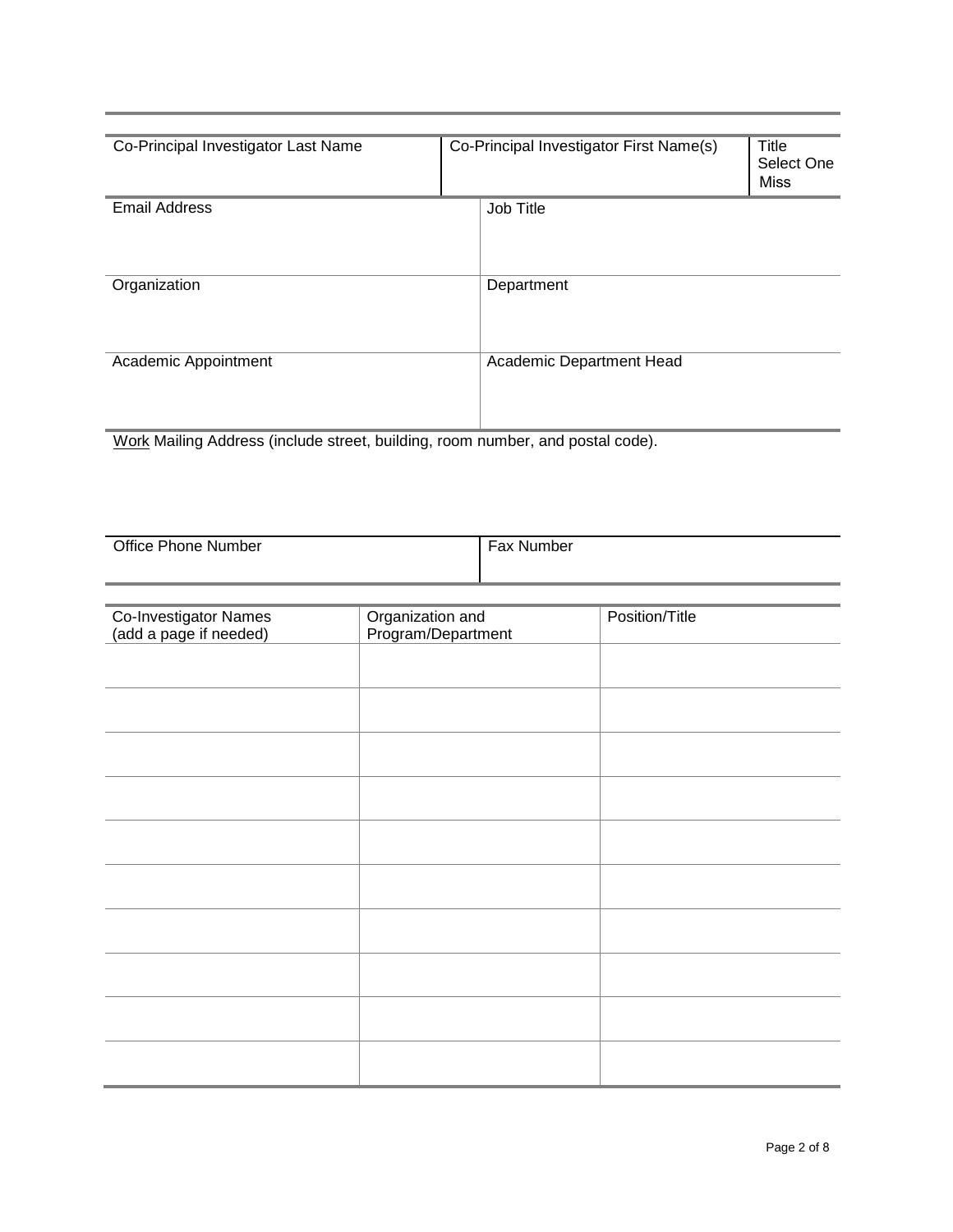| Signatures                                                                      |                                          |       |
|---------------------------------------------------------------------------------|------------------------------------------|-------|
| Principal Investigator (PI):                                                    |                                          | Date: |
| Co-PI:                                                                          |                                          | Date: |
|                                                                                 |                                          |       |
| Co-investigators:                                                               |                                          | Date: |
|                                                                                 |                                          | Date: |
|                                                                                 |                                          | Date: |
|                                                                                 |                                          | Date: |
|                                                                                 |                                          | Date: |
|                                                                                 |                                          | Date: |
|                                                                                 |                                          | Date: |
|                                                                                 |                                          | Date: |
|                                                                                 |                                          | Date: |
|                                                                                 |                                          | Date: |
| PI's VCH/PHC Program/Dept Manager:                                              |                                          | Date: |
| Academic Dept Head (if applicable)                                              |                                          | Date: |
| For VCH Research Institute Office Use Only                                      |                                          |       |
| VCH Research Institute Executive Director,<br>Associate Dean Research, FoM, UBC | <b>Research Services (ORS) Signature</b> |       |
| Signature and Date                                                              | Signature and Date:                      |       |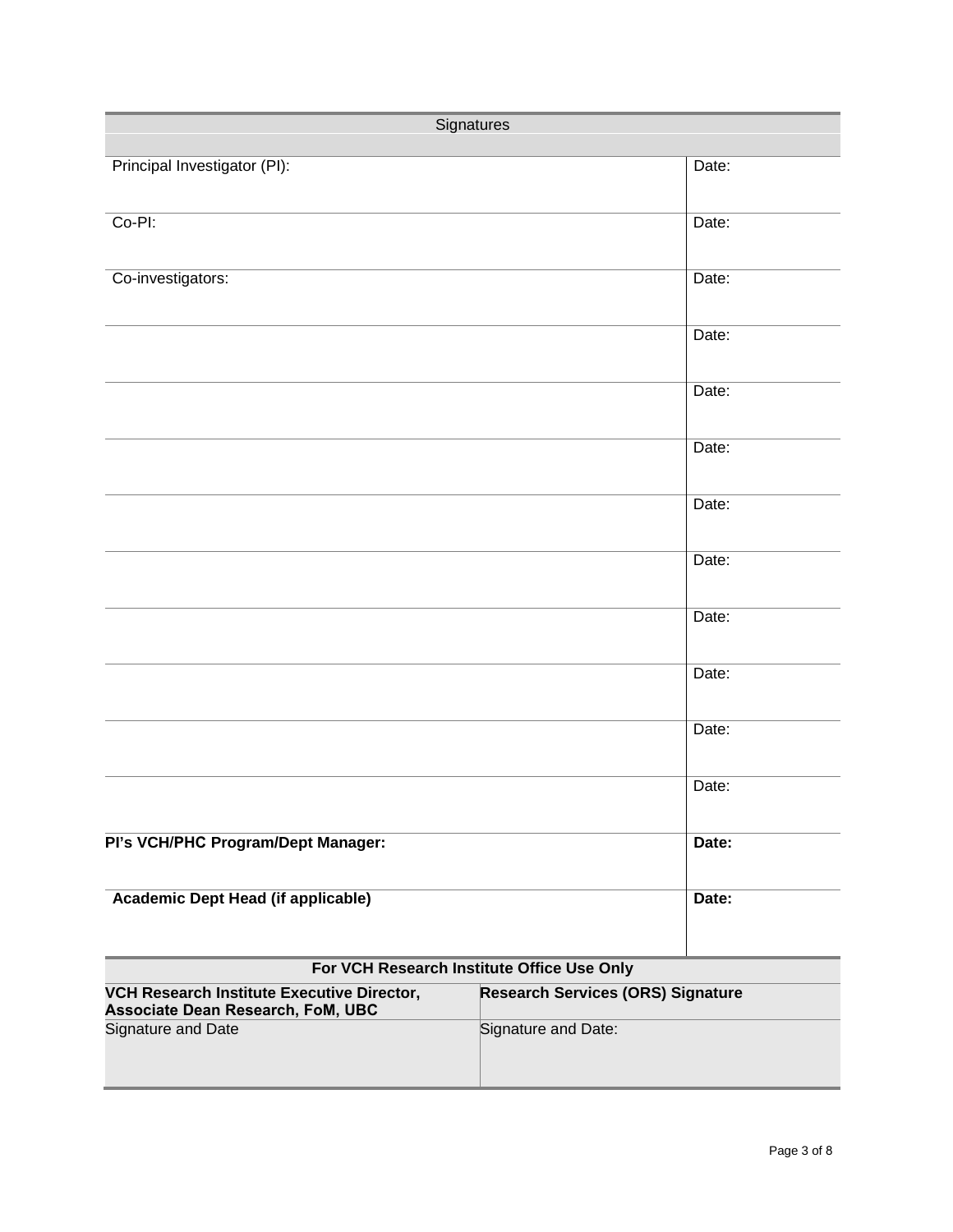## **Project Title:**

#### **1. Summary of Research Proposal [2700 characters]**

Summarize the objectives and research plan. Explicitly detail how the project improves practice within VCH or PHC.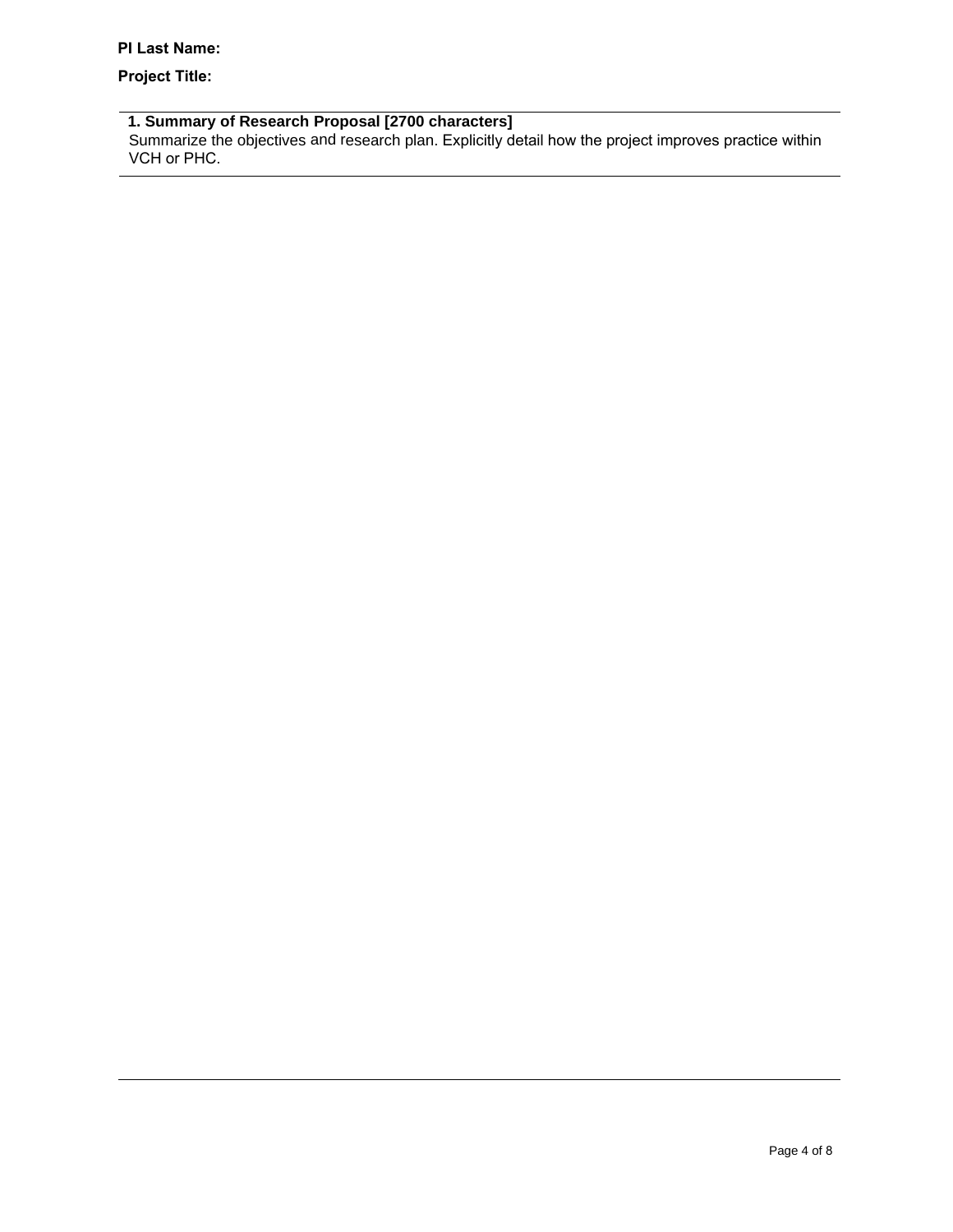#### **PI Last Name:**

### **Project Title:**

#### **2. Research Project Team [2700 characters]**

Clearly describe the various roles (including mentoring) and responsibilities of all team members listed, and your team's capacity to complete this 18 month project.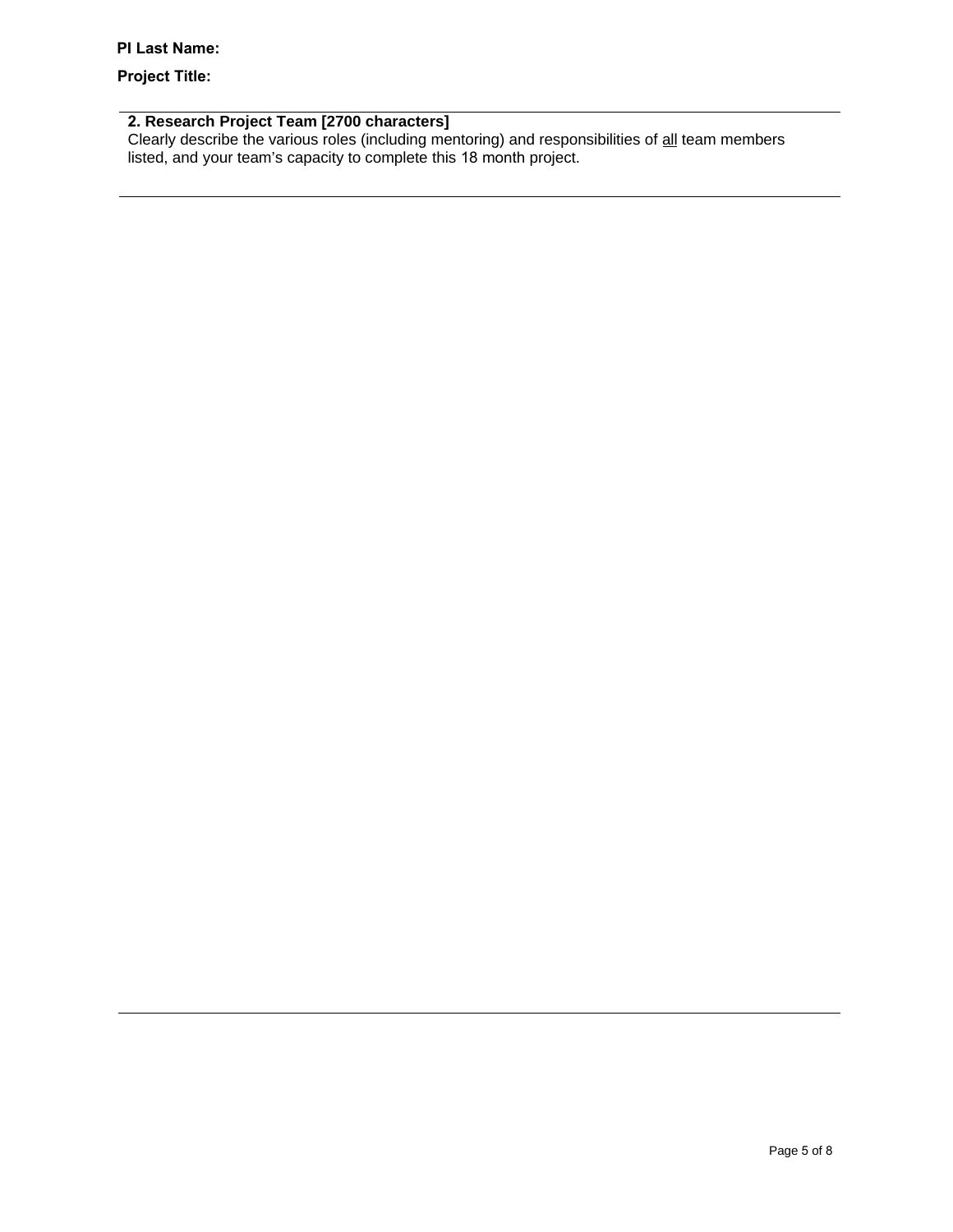#### **Project Title:**

#### **3. Project Budget**

Applications will be considered for a maximum of \$30,000 for an 18 month long project. Awards are non-renewable.

#### **Important Notes:**

Personnel: this should include the rate, benefits and estimated hours. Only the PI is eligible for release time in the budget, and to a max of 50% of the total budget.

Travel: travel costs for investigators such as (but not limited to) mileage, conference fees/travel, are **NOT** eligible expenses and will be removed from the budget, except for the TRF awards. In-kind contributions: Must be accompanied by a letter of support

| Item                                                  | <b>Amount requested</b> | <b>Amount of in-kind</b> |
|-------------------------------------------------------|-------------------------|--------------------------|
|                                                       | from this               | contributions            |
|                                                       | competition             | (if applicable).         |
| <b>Personnel</b>                                      |                         |                          |
|                                                       |                         |                          |
|                                                       |                         |                          |
|                                                       |                         |                          |
|                                                       |                         |                          |
|                                                       |                         |                          |
| <b>Materials and Supplies</b>                         |                         |                          |
|                                                       |                         |                          |
|                                                       |                         |                          |
|                                                       |                         |                          |
|                                                       |                         |                          |
|                                                       |                         |                          |
| <b>Research Equipment</b>                             |                         |                          |
|                                                       |                         |                          |
|                                                       |                         |                          |
|                                                       |                         |                          |
|                                                       |                         |                          |
|                                                       |                         |                          |
|                                                       |                         |                          |
| <b>Knowledge Translation</b>                          |                         |                          |
|                                                       |                         |                          |
|                                                       |                         |                          |
|                                                       |                         |                          |
|                                                       |                         |                          |
| <b>Patient Engagement and Other (Specify)</b>         |                         |                          |
|                                                       |                         |                          |
|                                                       |                         |                          |
|                                                       |                         |                          |
|                                                       |                         |                          |
| <b>Total value of in-kind contributions</b>           |                         |                          |
|                                                       |                         |                          |
|                                                       |                         |                          |
| <b>Total Requested from this competition (maximum</b> |                         |                          |
| \$30,000)                                             |                         |                          |
|                                                       |                         |                          |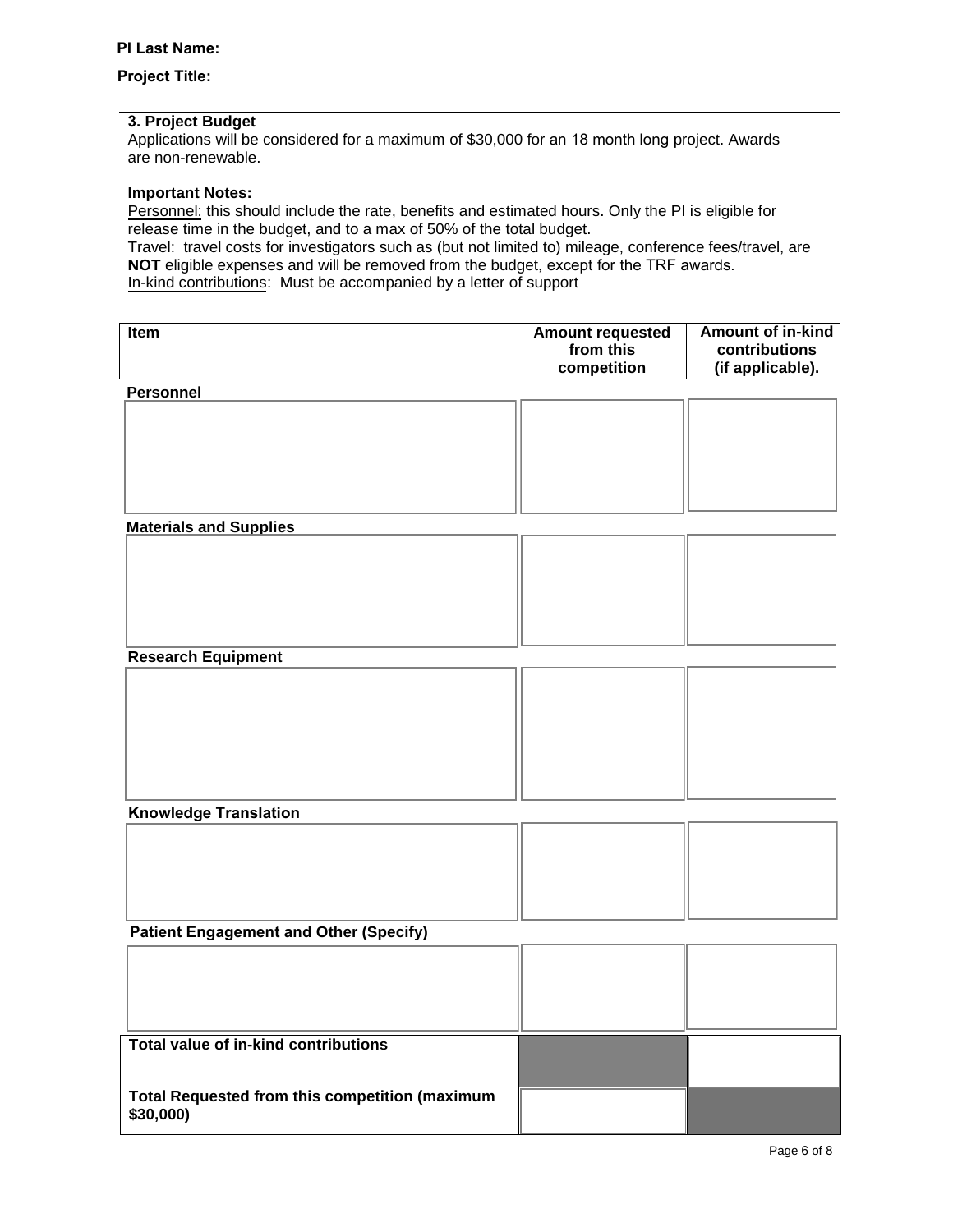#### **Project Title:**

# **4. Budget Justification**

A) Provide details and justification of requested funds listed in the budget on page 6. See the award instructions for details on eligible expenses, and guidance on how to outline the estimated costs. [2000 characters]

B) Provide details on the budget requested in relation to your overall program of research and funding history (currently or pending). [1800 characters]